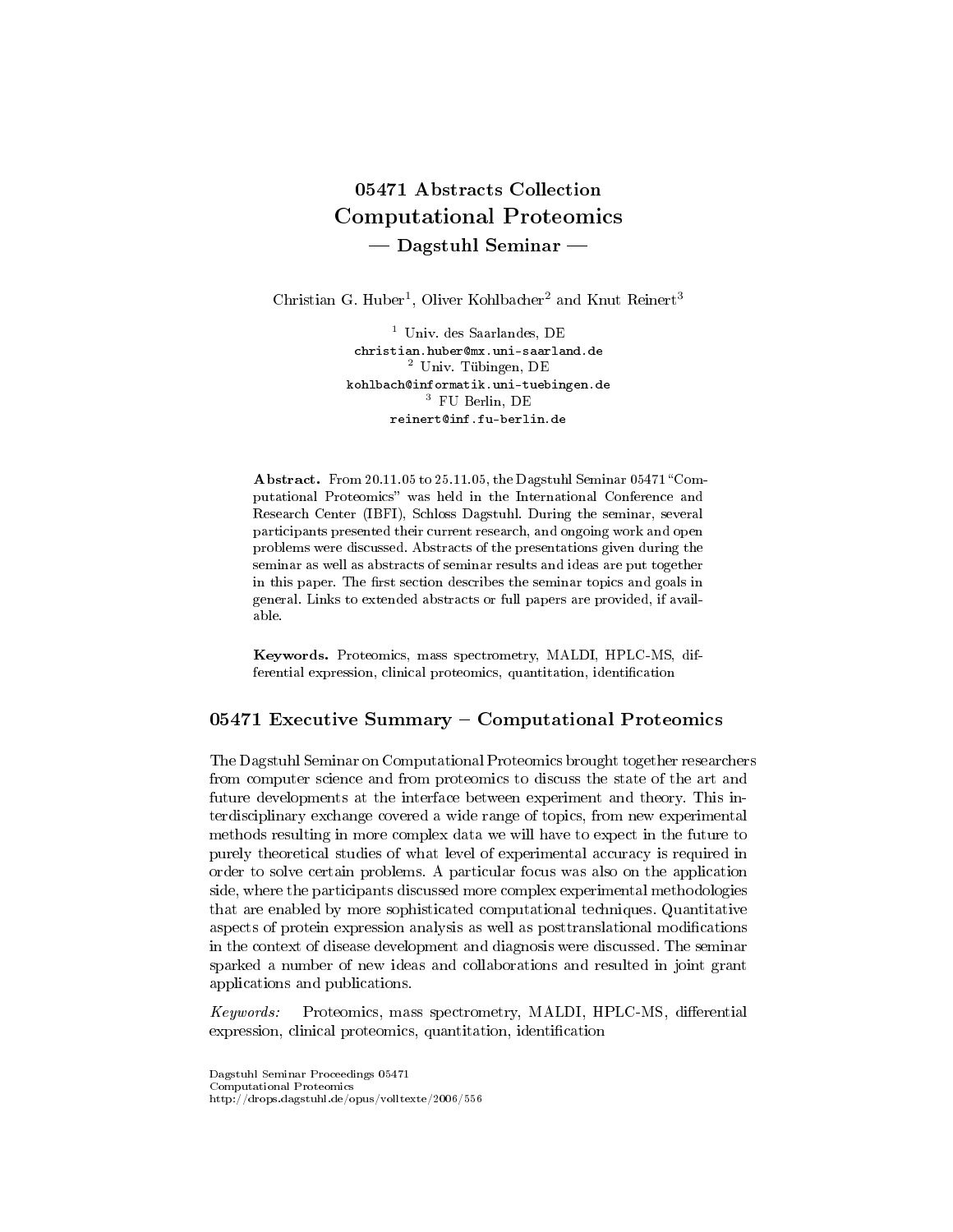Joint work of: Huber, Christian G.; Kohlbacher, Oliver; Reinert, Knut Full Paper: <http://drops.dagstuhl.de/opus/volltexte/2006/540>

### Combinatorial Approaches for Mass Spectra Recalibration

Sebastian Böcker (Universität Bielefeld, D)

Mass spectrometry has become one of the most popular analysis techniques in Proteomics and Systems Biology. With the creation of larger datasets, the automated recalibration of mass spectra becomes important to ensure that every peak in the sample spectrum is correctly assigned to some peptide and protein. Algorithms for recalibrating mass spectra have to be robust with respect to wrongly assigned peaks, as well as efficient due to the amount of mass spectrometry data. The recalibration of mass spectra leads us to the problem of finding an optimal matching between mass spectra under measurement errors.

We have developed two deterministic methods that allow robust computation of such a matching: The first approach uses a computational geometry interpretation of the problem, and tries to find two parallel lines with constant distance that stab a maximal number of points in the plane. The second approach is based on finding a maximal common approximate subsequence, and improves existing algorithms by one order of magnitude exploiting the sequential nature of the matching problem. We compare our results to a computational geometry algorithm using a topological line-sweep.

Keywords: Mass spectrometry recalibration computational geometry

Joint work of: Böcker, Sebastian; Mäkinen, Veli

### Fingerprinting in MALDI-TOF-MS: From Ion Counts to Patterns

Tim Conrad (FU Berlin, D)

The use of matrix-assisted laser desorption ionization time-of-flight mass spectrometry (MALDI-TOF-MS) offers exciting new approaches for proteomic analyses, such as identification of biomarkers for detection of diseases, or clinical monitoring of therapeutic and toxic outcomes. However, the acquired spectra contain a lot of noise resulting from measurement inaccuracies, instability of proteins, contaminations and so forth. Hence, during signal preprocessing and the subsequent data-mining and analysis sophisticated statistical tools are needed to allow for reliable results.

In this talk we demonstrate our newly developed web-based and database driven software platform providing tools for the analysis of MS Spectra. Starting from the raw data we present the individual steps and approaches we have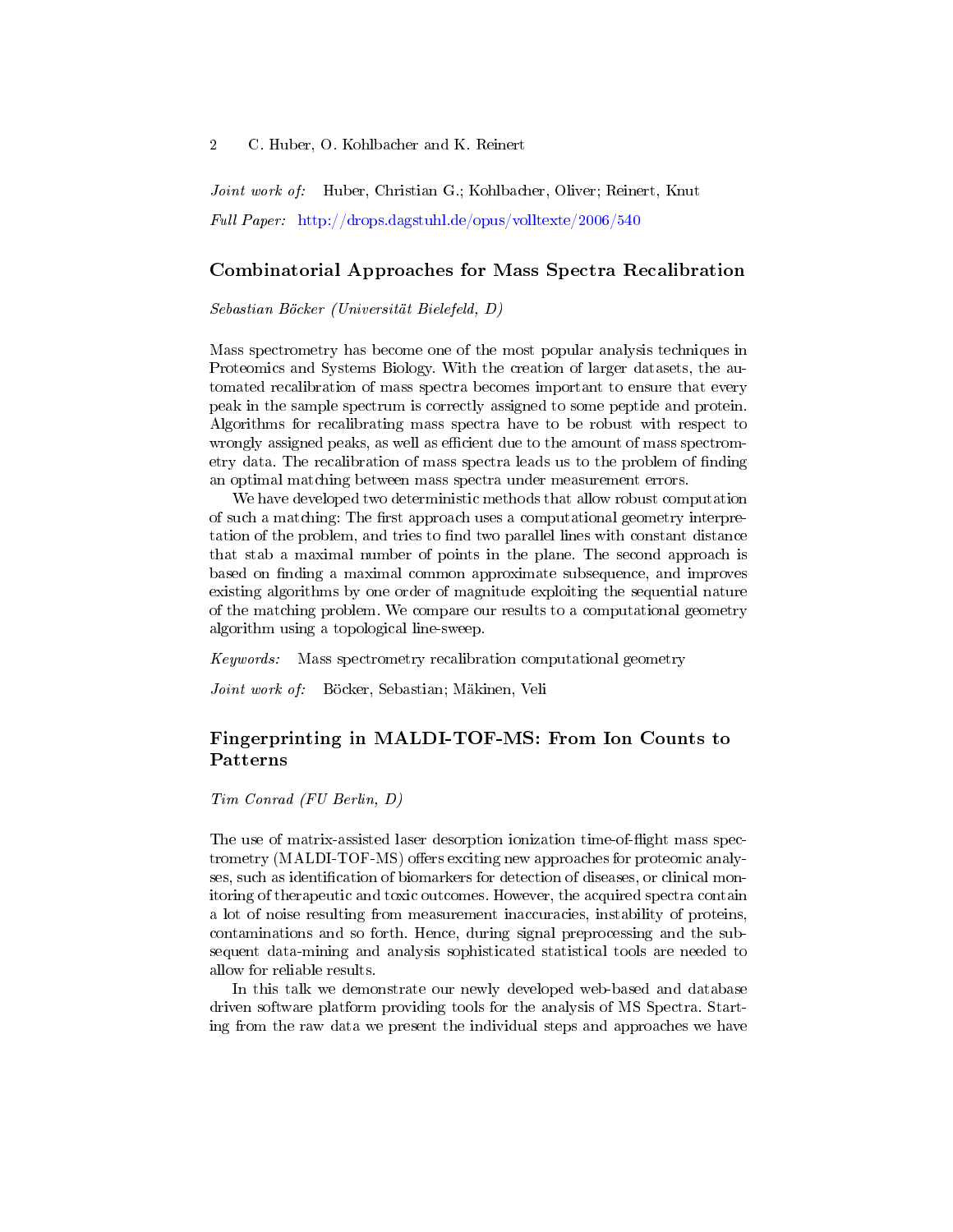taken, namely data preprocessing, peak detection and pattern finding, each of which is combined with a quality and significance analysis. This eventually leads to a statistically supported "fingerprint" of a certain group of spectra. These fingerprints can be used e.g. for the classication of unknown spectra or analyzed further to guide subsequent experiments such as MS/MS with the ultimate goal of finding biologically relevant marker molecules.

Keywords: MALDI, Fingerprinting, MS

### New statistical algorithms for clinical proteomic - Extended Abstract

Tim Conrad (FU Berlin, D)

Background: Mass spectrometry based screening methods have been recently introduced into clinical proteomics. This boosts the development of a new approach for early disease detection: proteomic pattern analysis.

Aim: Find, analyze and compare proteomic patterns in groups of patients having different properties such as disease status or epidemio-logical parameters (e.g. sex, age) with a new pipeline to enhance sensitivity and specificity.

Problems: Mass data acquired from high-throughput platforms frequently are blurred and noisy. This extremely complicates the reliable identification of peaks in general and very small peaks below noise-level in particular.

Approach: Apply sophisticated signal preprocessing steps followed by statistical analyzes to purge the raw data and enable the detection of real signals while maintaining information for tracebacks.

Results: A new analysis pipeline has been developed capable of finding and analyzing peak patterns discriminating different groups of patients (e.g. male/female, cancer/healthy). First steps towards distributed computing approaches have been incorporated in the design.

Keywords: MS, Mass Spectrometry, MALDI-TOF, Fingerprinting, Proteomics

Full Paper: <http://drops.dagstuhl.de/opus/volltexte/2006/542>

### Method Development for Clinical Proteomics

Jens Decker (Bruker Daltonik GmbH, D)

The application especially of MALDI TOF spectroscopy for clinical questions is a rapid growing field boosted by the Lancet publication of Petricoin, Liotta on overian cancer detection from serum samples et.al. in 2002. The experimental techniques are not only of interest for the diagnostic of diseases but also for the rapid identification of bacteria in various fields.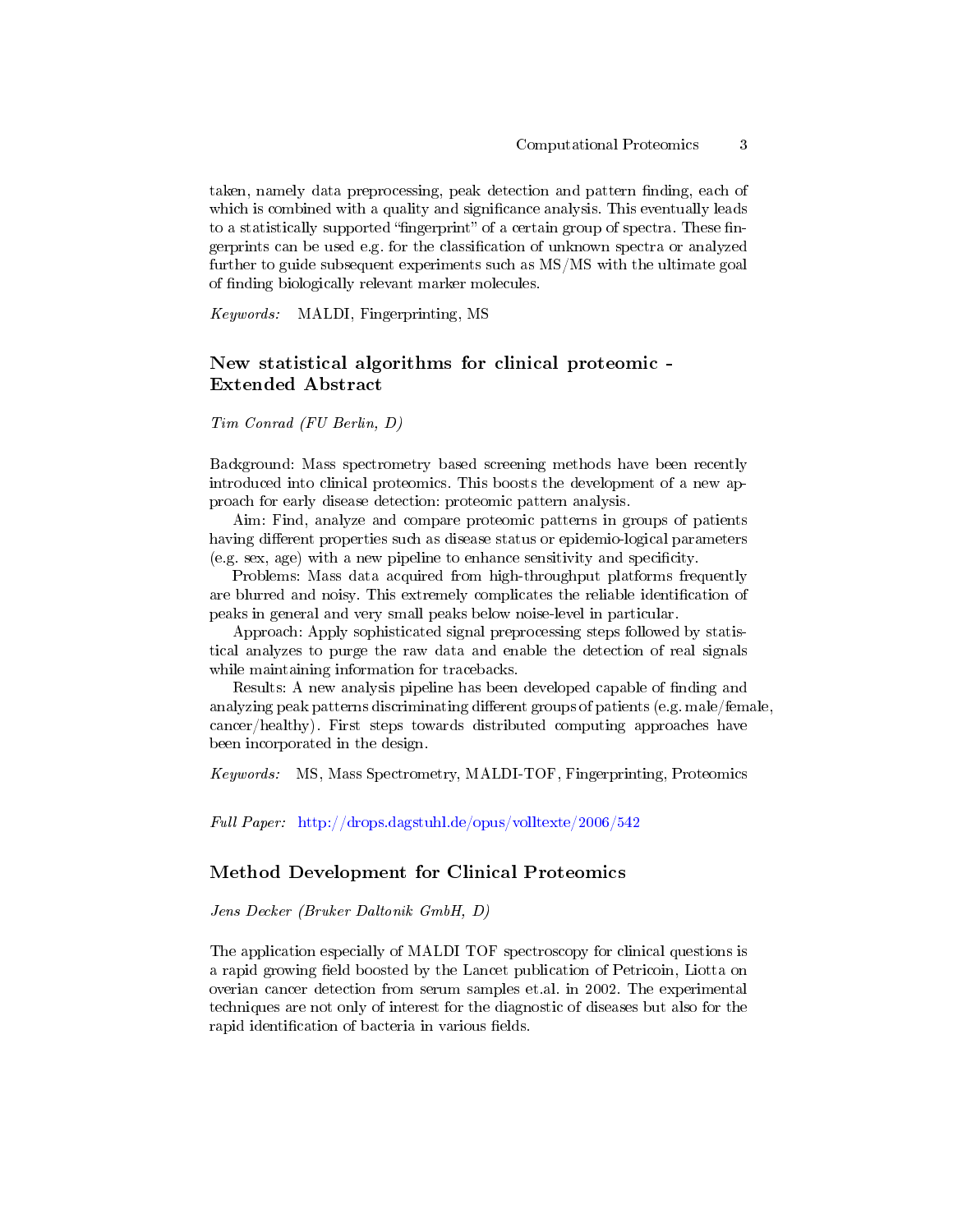The improvement of both the experimental techniques and the mathematical analysis of the resulting spectra are a ongoing issue. The workflow of the ClinProTools software and mathematical methods are presented for the data pretreatment, the quantification of compounds and the multivariate analysis.

Keywords: Clinical proteomics, MALDI, multivariate analysis

Joint work of: Decker, Jens; Kuhn, Michael; Schleif, Frank-Michael

See also: Petricoin E.F., Liotta L.A. et.al.: Use of proteomic patterns in serum to identify ovarian cancer, Lancet,2002 Feb 16;359(9306):572-7

# Evaluation of Liquid-Chromatography-Mass Spectrometry data for the absolute quantitative analysis of marker proteins in human serum

Nathanaël Delmotte (Universität Saarbrücken, D)

The serum complexity makes the absolute quantitative analysis of medium to low-abundant proteins very challenging. Tens of thousands proteins are present in human serum and dispersed over an extremely wide dynamic range. The reliable identification and quantitation of proteins, which are potential biomarkers of disease, in serum or plasma as matrix still represents one of the most difficult analytical challenges. The difficulties arise from the presence of a few, but highly abundant proteins in serum and from the non-availability of isotope-labeled proteins, which serve to calibrate the method and to account for losses during sample preparation. For the absolute quantitation of serum proteins, we have developed an analytical scheme based on first-dimension separation of the intact proteins by anion-exchange high-performance liquid chromatography (HPLC), followed by proteolytic digestion and second-dimension separation of the tryptic peptides by reversed-phase HPLC in combination with electrospray ionization mass spectrometry (ESI-MS).

The potential of mass spectrometric peptide identification in complex mixtures by means of peptide mass fingerprinting (PMF) and peptide fragment fingerprinting (PFF) was evaluated and compared utilizing synthetic mixtures of commercially available proteins and electrospray-ion trap- or electrospray timeof-flight mass spectrometers. While identification of peptides by PFF is fully supported by automated spectrum interpretation and database search routines, reliable identification by PMF still requires substantial efforts of manual calibration and careful data evaluation in order to avoid false positives. Quantitation of the identied peptides, however, is preferentially performed utilizing full-scan mass spectral data typical of PMF. Algorithmic solutions for PMF that incorporate both recalibration and automated feature finding on the basis of peak elution profiles and isotopic patterns are therefore highly desirable in order to speed up the process of data evaluation and calculation of quantitative results.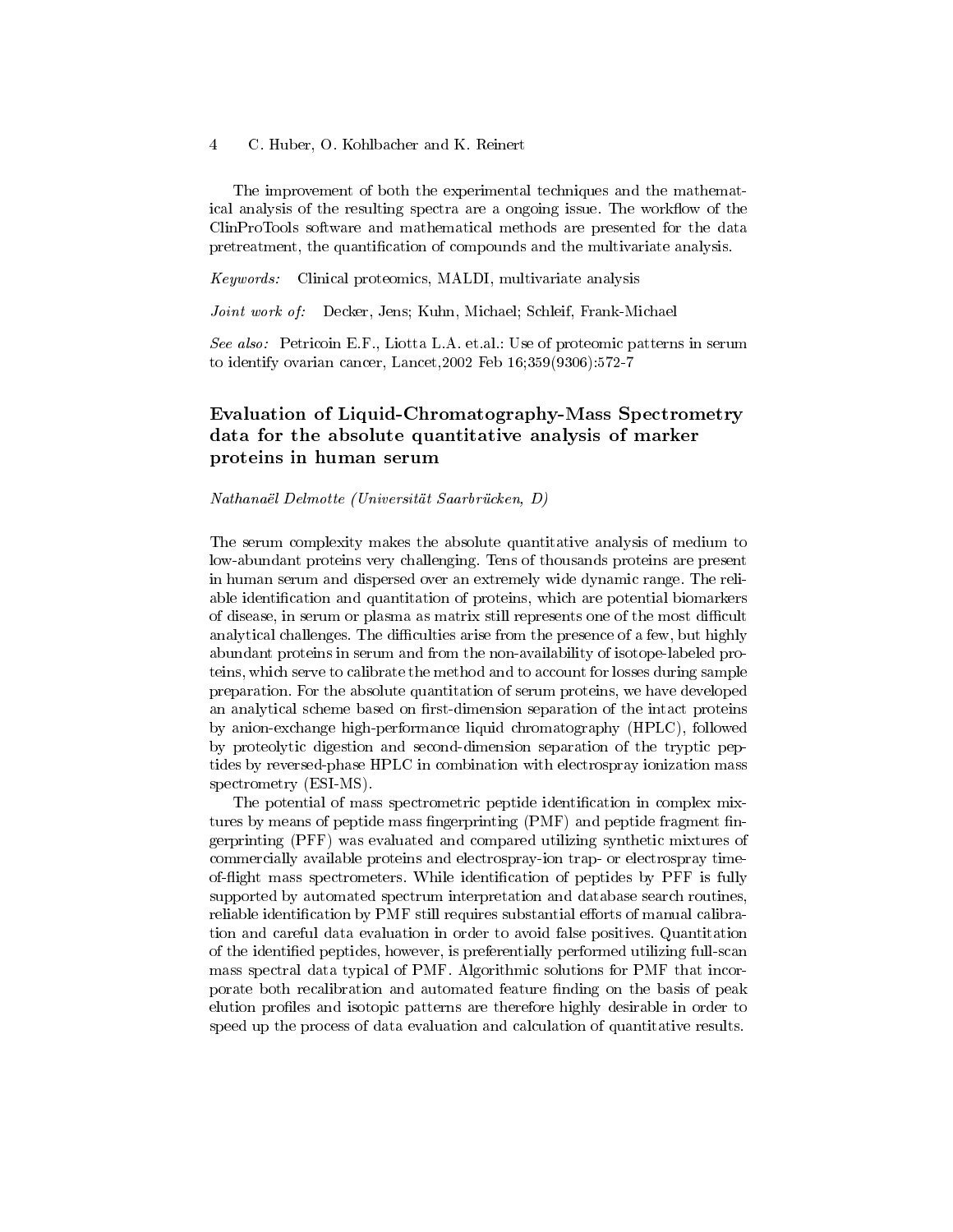Calibration for quantitative analysis of serum proteins was performed upon addition of known amounts of authentic protein to the serum sample. This was essential for the analysis of human serum samples, for which isotope-labeled protein standards are usually not available. We present the application of multidimensional HPLC-ESI-MS to the absolute quantitative analysis of myoglobin in human serum, a very sensitive biomarker for myocardial infarction. It was possible to determine myoglobin concentrations in human serum down to 100- 500 ng/mL. Calibration graphs were linear over at least one order of magnitude and the relative standard deviation of the method ranged from 7-15%.

Keywords: RP-HPLC, monolith, Mascot, Myoglobin, Absolute quantitation, Serum

Joint work of: Delmotte, Nathanaël; Mayr, Bettina; Leinenbach, Andreas; Reinert, Knut; Kohlbacher, Oliver; Klein, Christoph; Huber, Christian G.

Full Paper: <http://drops.dagstuhl.de/opus/volltexte/2006/539>

### An Algorithm for Feature Finding in LC/MS Raw Data

Clemens Gröpl (FU Berlin, D)

HPLC-ESI-MS is rapidly becoming an established standard method for shotgun proteomics. Currently, its major drawbacks are two-fold: quantification is mostly limited to relative quantification and the large amount of data produced by every individual experiment can make manual analysis quite difficult.

Here we present a new, combined experimental and algorithmic approach to absolutely quantify proteins from samples with unprecedented precision. We apply the method to the analysis of myoglobin in human blood serum, which is an important diagnostic marker for myocardial infarction. Our approach was able to determine the absolute amount of myoglobin in a serum sample through a series of standard addition experiments with a relative error of 2.5%. Compared to a manual analysis of the same dataset we could improve the precision and conduct it in a fraction of the time needed for the manual analysis. We anticipate that our automatic quantitation method will facilitate further absolute or relative quantitation of even more complex peptide samples. The algorithm was developed using our publically available software framework OpenMS (www.openms.de)

Keywords: Absolute quantification, diagnostic marker, proteomics, mass spectrometry, liquid chromatography

Joint work of: Gröpl, Clemens; Lange, Eva; Reinert, Knut; Kohlbacher, Oliver; Sturm, Marc; Huber, Christian G.; Mayr, Bettina M; Klein, Christoph L.

Full Paper: <http://drops.dagstuhl.de/opus/volltexte/2006/534>

See also: In Proceedings of the 1st International Symposium on Computational Life Science (CompLife 05), Springer Lecture Notes in Bioinformatics, Vol. 3695, pages 151-163, 2005.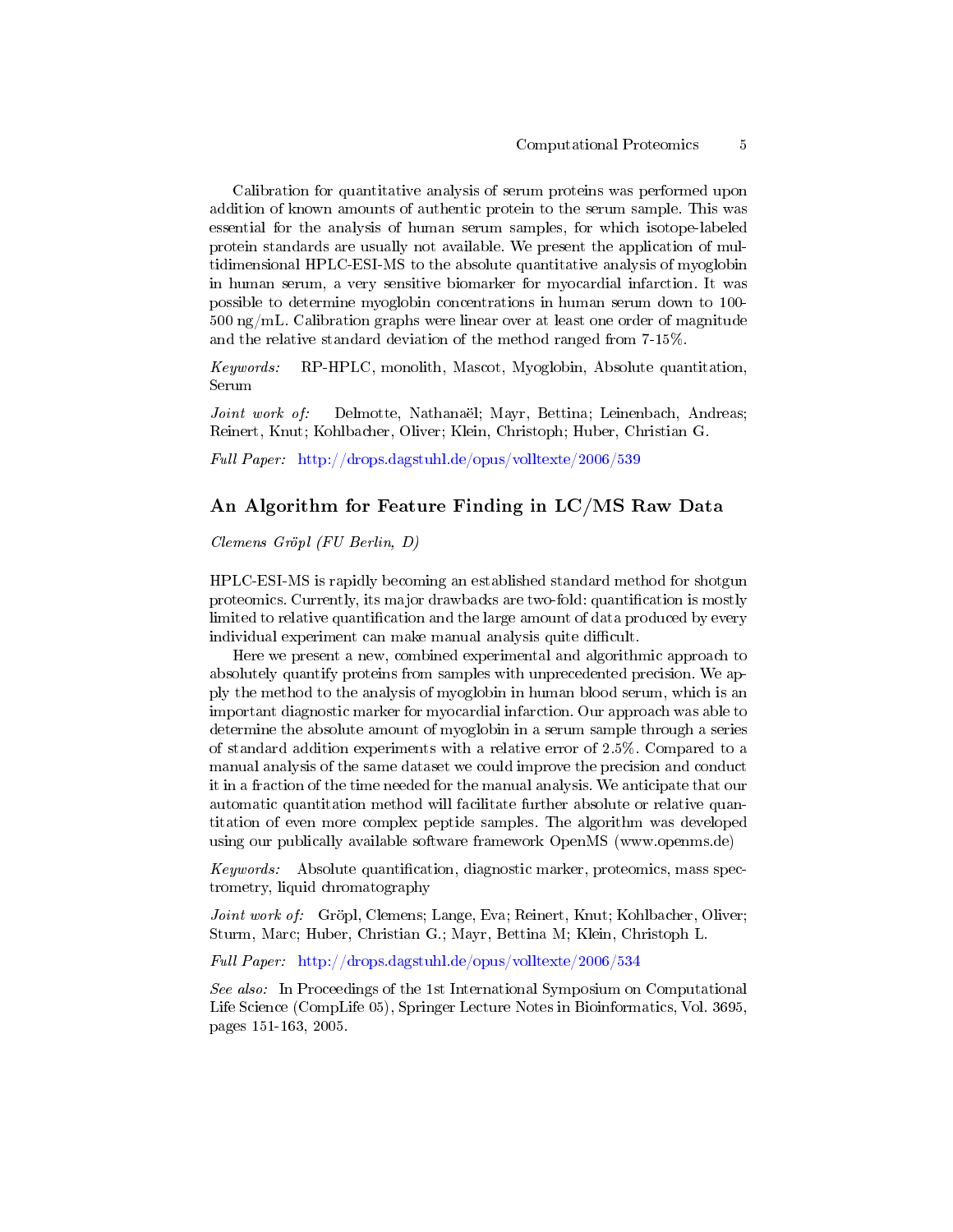# Glycosylation Patterns of Proteins Studied by Liquid Chromatography-Mass Spectrometry and Bioinformatic Tools

### Christian G. Huber (Universität Saarbrücken, D)

Due to their extensive structural heterogeneity, the elucidation of glycosylation patterns in glycoproteins such as the subunits of chorionic gonadotropin (CG), CG-alpha and CG-beta remains one of the most challenging problems in the proteomic analysis of posttranslational modications. In consequence, glycosylation is usually studied after decomposition of the intact proteins to the proteolytic peptide level. However, by this approach all information about the combination of the different glycopeptides in the intact protein is lost. In this study we have, therefore, attempted to combine the results of glycan identification after tryptic digestion with molecular mass measurements on the intact glycoproteins. Despite the extremely high number of possible combinations of the glycans identified in the tryptic peptides by high-performance liquid chromatography-mass spectrometry ( $> 1000$  for CG-alpha and  $> 10.000$  for CG-beta), the mass spectra of intact CG-alpha and CG-beta revealed only a limited number of glycoforms present in CG preparations from pools of pregnancy urines. Peak annotations for CG-alpha were performed with the help of an algorithm that generates a database containing all possible modifications of the proteins (inclusive possible artificial modifications such as oxidation or truncation) and subsequent searches for combinations fitting the mass difference between the polypeptide backbone and the measured molecular masses. Fourteen different glycoforms of CG-alpha, including methionine-oxidized and N-terminally truncated forms, were readily identified. For CG-beta, however, the relatively high mass accuracy of  $\pm$  2 Da was still insufficient to unambiguously assign the possible combinations of posttranslational modifications. Finally, the mass spectrometric fingerprints of the intact molecules were shown to be very useful for the characterization of glycosylation patterns in different CG preparations.

Keywords: Liquid chromatography, mass spectrometry, glycoproteins, glycosylation, peak annotation

Joint work of: Toll, Hansjörg; Berger, Peter; Hofmann, Andreas; Hildebrandt, Andreas; Oberacher, Herbert; Lenhof, Hans Peter; Huber, Christian G.

### High-accuracy peak picking of proteomics data

Eva Lange (FU Berlin, D)

A new peak picking algorithm for the analysis of mass spectrometric (MS) data is presented. It is independent of the underlying machine or ionization method, and is able to resolve highly convoluted and asymmetric signals. The method uses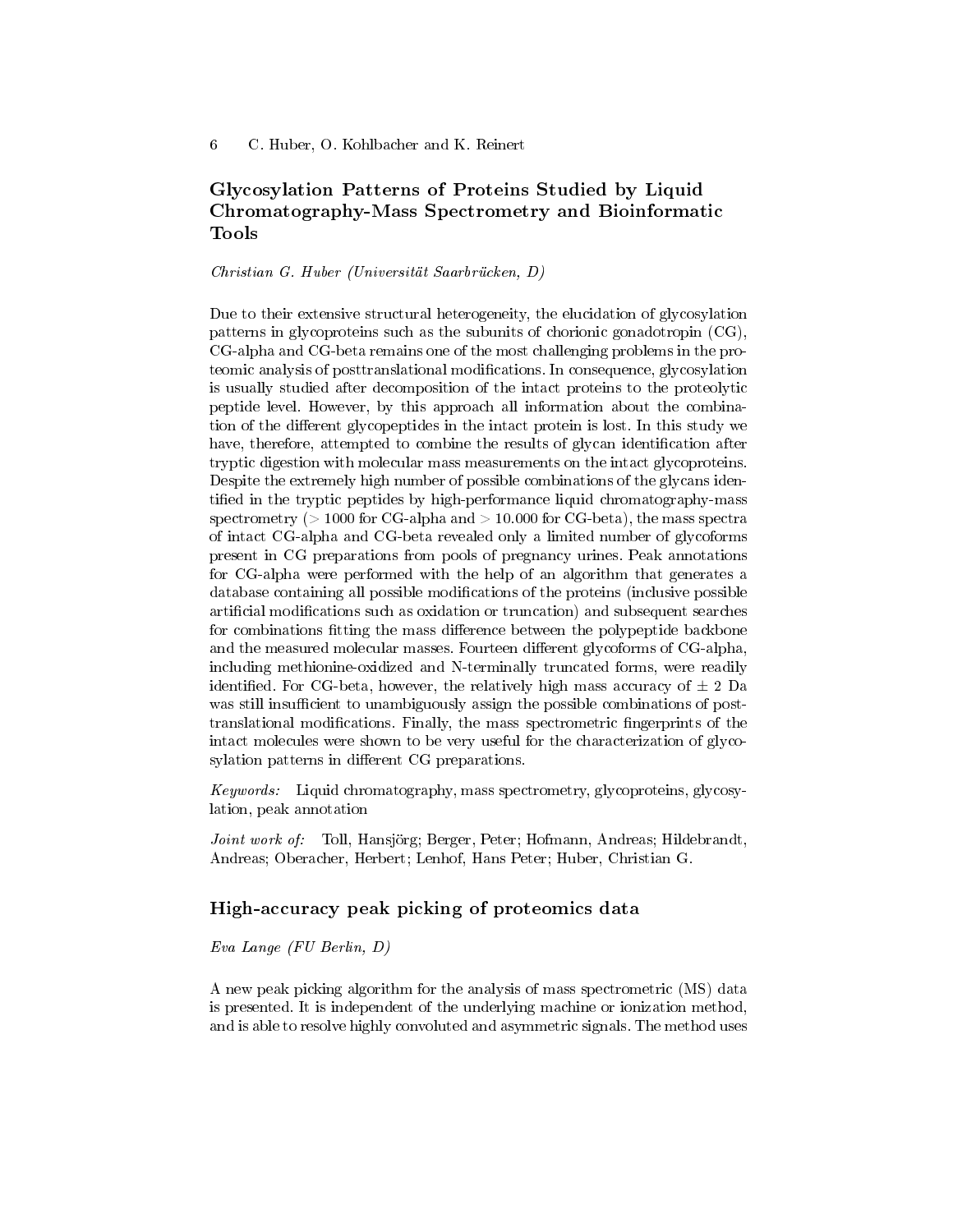the multi-scale nature of spectrometric data by first detecting the mass peaks in the wavelet-transformed signal before a given asymmetric peak function is fitted to the raw data. In an optional third stage, the resulting fit can be further improved using techniques from nonlinear optimization.

In contrast to currently established techniques (e.g. SNAP, Apex) our algorithm is able to separate overlapping peaks of multiply charged peptides in ESI-MS data of low resolution. Its improved accuracy with respect to peak positions makes it a valuable preprocessing method for MS-based identification and quantification experiments. The method has been validated on a number of different annotated test cases, where it compares favorably in both runtime and accuracy with currently established techniques.

An implementation of the algorithm is freely available in our open source framework OpenMS (www.open-ms.de).

Keywords: Mass spectrometry, peak detection, peak picking

Joint work of: Lange, Eva; Gröpl, Clemens; Reinert, Knut; Kohlbacher, Oliver; Hildebrandt, Andreas

Extended Abstract: <http://drops.dagstuhl.de/opus/volltexte/2006/535>

See also: In Proceedings of the 11th Pacific Smyposium on Biocomputing (PSB-06), pages 243-254, 2006.

### The Peptide MS/MS-Fragmentome: A Set of Predictable Fragment Ions with Highly Redundant Sequence Information

Wolf D. Lehmann (DKFZ - Heidelberg, D)

Upon low energy collision induced dissociation (CID), multiply protonated peptides generate a set of interdependent fragment ions detectable by MS/MS, the '[peptide]n+-fragmentome'. In particular dynamic fragmentation of [peptide]n+ ions in a collision cell generates information-rich MS/MS spectra. Currently, database-supported annotations of peptide MS/MS spectra are mainly based on a combination of peptide molecular weight and y type fragment ions, leaving a considerable number of good-quality peptide MS/MS spectra in proteomics studies unannotated. This situation may be improved by a more complete use of the structural information present in the  $[peptide]n+fragmentome$ .

The presentation provides an overview on the fragment ions of multiply protonated peptides and their connectivity, comprising a ions, b ions, y ions, and neutral loss reactions from the N-, and C-terminus, and internal b ions. In the low-mass region, the unique set of 19 y1 ions and of the 190 b2 ions carries a particular message, since these ions define the N-or C-terminal amino  $\alpha$ cid(s). Further, the b1 ions of the basic residues K, H, W, and R carry a specific  $N$ terminal information, which is redundant to that contained in the corresponding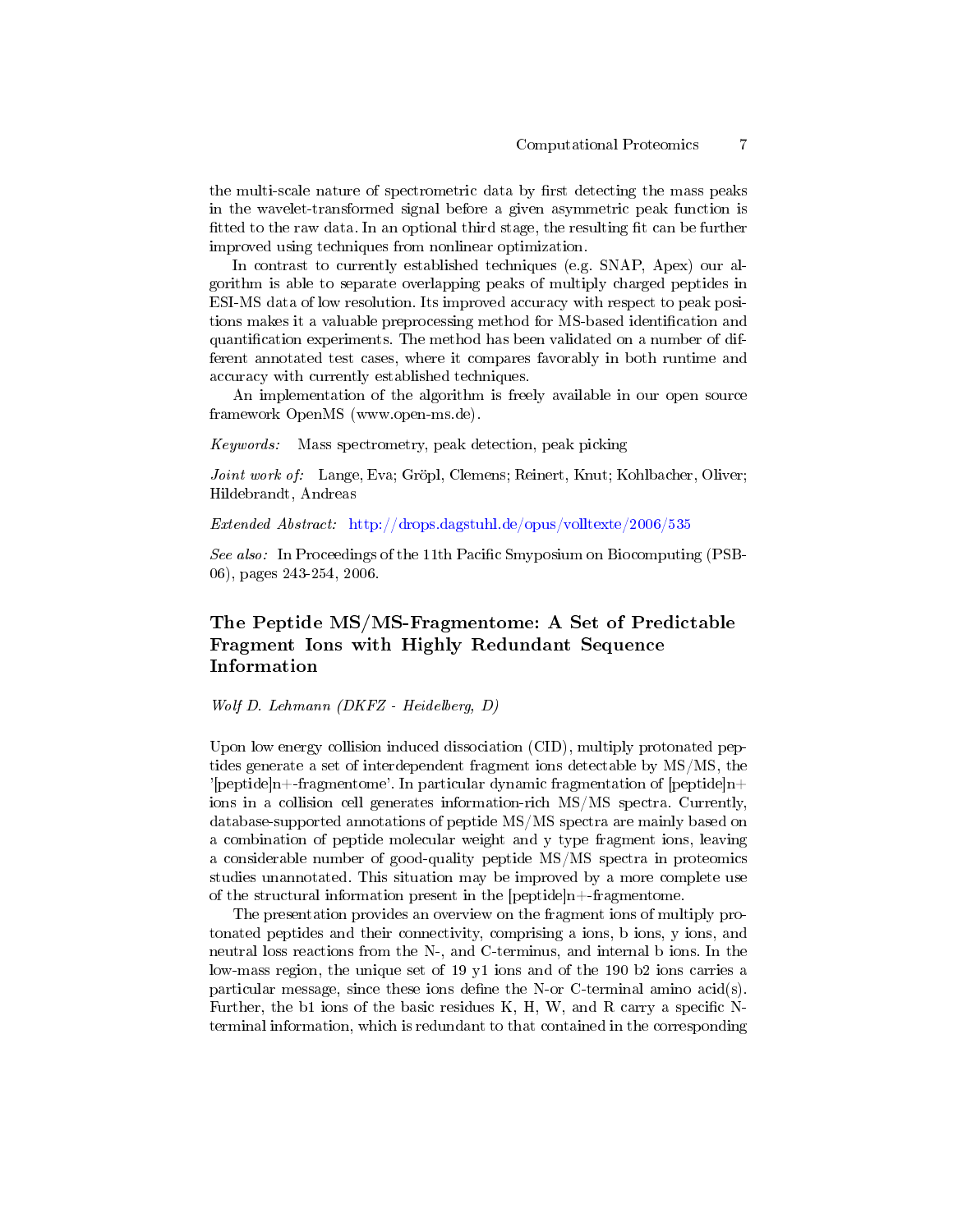b2 ions and in the N-terminal neutral loss peaks. Redundant information is also found in b and y ion series and in complementary  $b/y$  ion pairs. The latter are particularly abundant when generated by proline- or aspartate-induced backbone cleavages. From complementary  $b/y$  ion pairs the molecular weight of the precursor ion can be reconstructed to confirm or determine its molecular weight. This procedure is helpful in case a mixture of precursor ions is isolated or in case a precursor ion of very low abundance is isolated. Information about the precursor ion charge state is also delivered by precursor ion reconstruction using MS/MS data.

In the analysis of covalently modified peptides, reporter ions are of particular importance. These ions can be used for mining of MS/MS data sets for the occurrence of selected modifications. Examples are presented for selected modifications, such as acetylation and phosphorylation. In phosphorylation analysis neutral loss reactions are highly important, and may also carry redundant information, when observed both from the molecular ion and from fragment ions. Search tools, which fully incorporate the current knowledge about the  $[peptide]n+fragmentome will increase the scores of peptide/protein identifica$ tions by MS/MS and thus will increase the fraction of automatically assigned MS/MS spectra in proteomics studies.

Keywords: Peptide sequencing, tandem mass spectrometry, electrospray, covalent modification, data evaluation

Joint work of: Lehmann, Wolf D.; Wei, Junhua ; Rappsilber, Juri ; Salek, Mojiborahman

Extended Abstract: <http://drops.dagstuhl.de/opus/volltexte/2006/547>

See also: Schlosser, A.; Lehmann, W. D. Patchwork peptide sequencing - extraction of sequence information from accurate mass data of peptide tandem mass spectra recorded at high resolution. Proteomics 2002, 2, 524-533.

See also: Salek M, Di Bartolo V, Cittaro D, Borsotti D, Wei J, Acuto O, Rappsilber J, Lehmann WD. Sequence Tag Scanning: A new explorative strategy for recognition of unexpected protein alterations by nanoESI-MS/MS. Proteomics 2005, 5, 667-674.

# VEMS 3.0: Algorithms and Computational Tools for Tandem Mass Spectrometry Based Identification of Post-translational Modifications in Proteins

Rune Mattiesen (University of Southern Denmark - Odense, DK)

Protein and peptide mass analysis and amino acid sequencing by mass spectrometry is widely used for identification and annotation of post-translational modifications (PTMs) in proteins.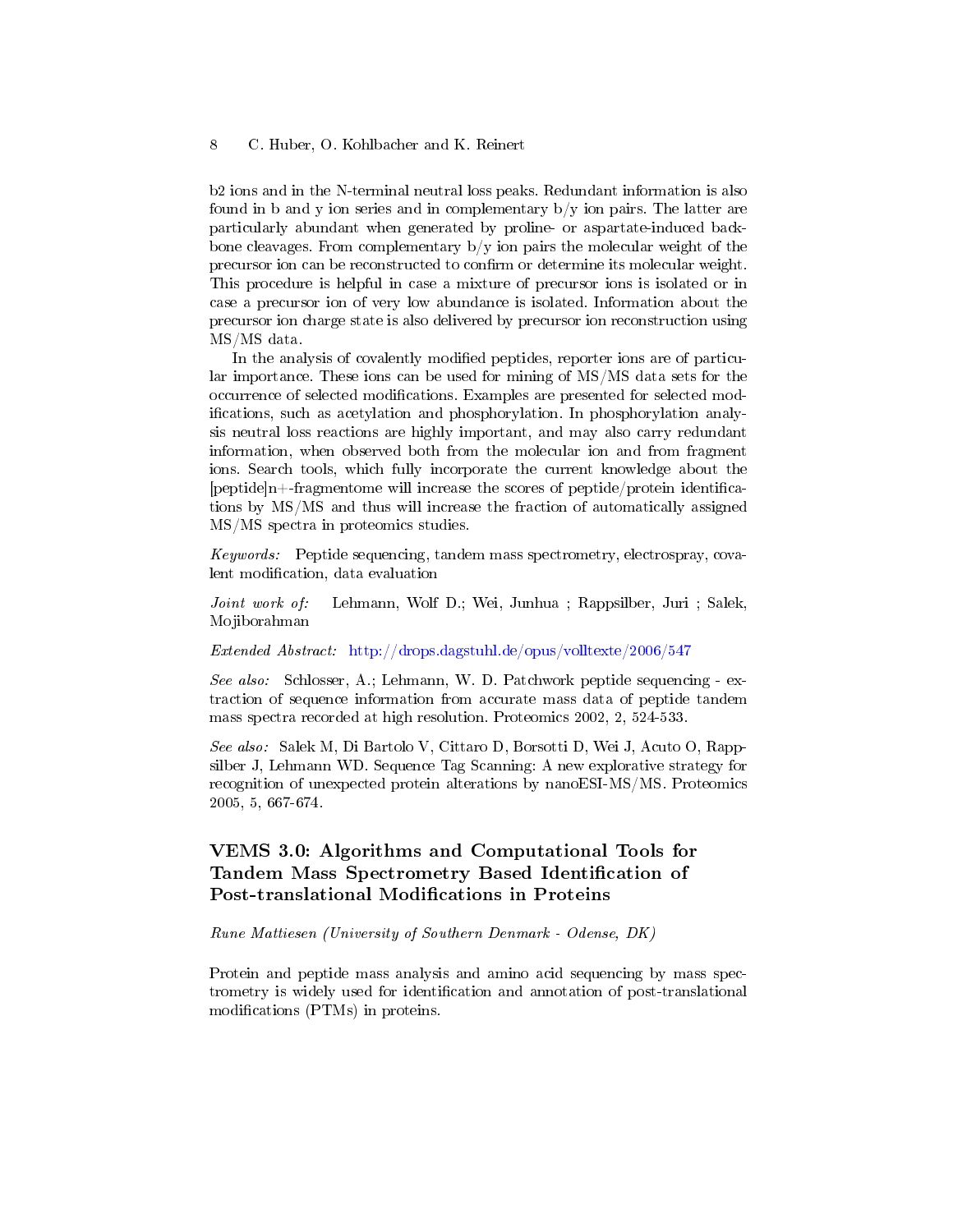#### Computational Proteomics 9

Modification-specific mass increments, neutral losses or diagnostic fragment ions in peptide mass spectra provide direct evidence for the presence of posttranslational modications, such as phosphorylation, acetylation, methylation or glycosylation. However, the commonly used database search engines are not always practical for exhaustive searches for multiple modifications and concomitant missed proteolytic cleavage sites in large-scale proteomic datasets, since the search space is dramatically expanded. We present a formal definition of the problem of searching databases with tandem mass spectra of peptides that are partially (sub-stoichiometrically) modified. In addition, an improved search algorithm and peptide scoring scheme that includes modification specific ion information from MS/MS spectra was implemented and tested using the Virtual Expert Mass Spectrometrist (VEMS) software. A set of 2825 peptide MS/MS spectra were searched with 16 variable modifications and 6 missed cleavages. The scoring scheme returned a large set of post-translationally modified peptides including precise information on modification type and position. The scoring scheme was able to extract and distinguish the near-isobaric modifications of trimethylation and acetylation of lysine residues based on the presence and absence of diagnostic neutral losses and immonium ions. In addition, the VEMS software contains a range of new features for analysis of mass spectrometry data obtained in large-scale proteomic experiments. Windows binaries are available at http://www.yass.sdu.dk/

Keywords: Mass spectrometry, diagnostic ions, neutral losses, variable modifications, database searching, distributed computing

Joint work of: Mattiesen, Rune; Trelle, Morten Beck; Hjrup, Peter; Bunkenborg, Jakob; Jensen, Ole N.

#### Full Paper:

<http://pubs.acs.org/cgi-bin/abstract.cgi/jprobs/asap/abs/pr050264q.html>

See also: J. Proteome Res., ASAP Article 10.1021/pr050264q S1535-3893(05) 00264-2

# Signal Maps for Mass Spectrometry-based Comparative Proteomics

Amol Prakash (University of Washington, USA)

Mass spectrometry-based proteomics experiments, in combination with liquid chromatography-based separation, can be used to compare complex biological samples across multiple conditions. These comparisons are usually performed on the level of protein lists generated from individual experiments. Unfortunately, given the current technologies, these lists typically cover only a small fraction of the total protein content, which makes global comparisons extremely limited. Recently, approaches have been suggested that are built on the comparison of computationally built feature lists, instead of protein identifications. While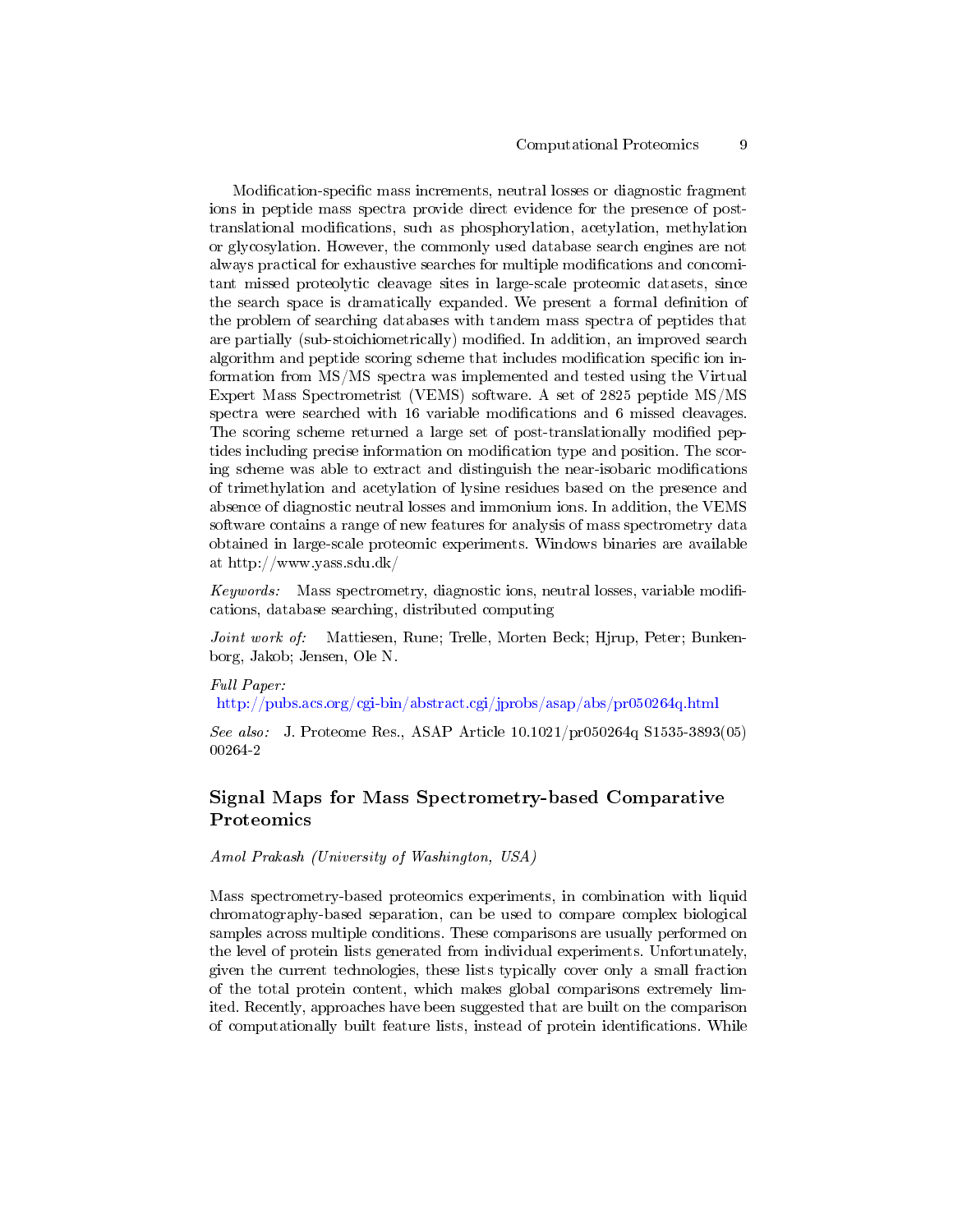these approaches promise to capture a bigger spectrum of the proteins present in a complex mixture, their success is strongly dependent on the correctness of the identified features, and the aligned retention times of these features across multiple experiments. In this experimental-computational study, we go one step further, and perform the comparisons directly on the signal level. First, signal maps are constructed, which associate the experimental signals across multiple experiments. Only then a feature detection algorithm uses this integrated information to identify those features that are discriminating or common across multiple experiments. At the core of our approach is a score function that faithfully recognizes mass spectra from similar peptide mixtures and an algorithm that produces an optimal alignment (time warping) of the liquid chromatography experiments on the basis of raw MS signal, making minimal assumptions on the underlying data. We provide experimental evidence that suggests uniqueness and correctness of the resulting signal maps, even on low-accuracy mass spectrometers. These maps can be employed for a variety of proteomics analyses. In this paper we illustrate the use of signal maps for the discovery of diagnostic biomarkers. An implementation of our algorithm is available on the CHAMS Web server at http://www.systemsbiology.fr/chams.

Joint work of: Prakash, Amol; Mallick, Parag; Whiteaker, Jeffrey; Zhang, Heidi; Paulovich, Amanda; Flory, Mark; Lee, Hookeun; Aebersold, Ruedi; Schwikowski, Benno

Full Paper: <http://www.systemsbiology.fr/chams>

See also: MCP published November 3, 2005, 10.1074/mcp.M500133-MCP200

# OpenMS - A Framework for Quantitative HPLC/MS-Based Proteomics

Knut Reinert (FU Berlin, D)

In the talk we describe the freely available software library OpenMS which is currently under development at the Freie Universität Berlin and the Eberhardt-Karls Universität Tübingen. We give an overview of the goals and problems in differential proteomics with HPLC and then describe in detail the implemented approaches for signal processing, peak detection and data reduction currently employed in OpenMS. After this we describe methods to identify the differential expression of peptides and propose strategies to avoid MS/MS identification of peptides of interest. We give an overview of the capabilities and design principles of OpenMS and demonstrate its ease of use.

Finally we describe projects in which OpenMS will be or was already deployed and thereby demonstrate its versatility.

*Keywords:* Proteomics,  $C++$ , Differential expression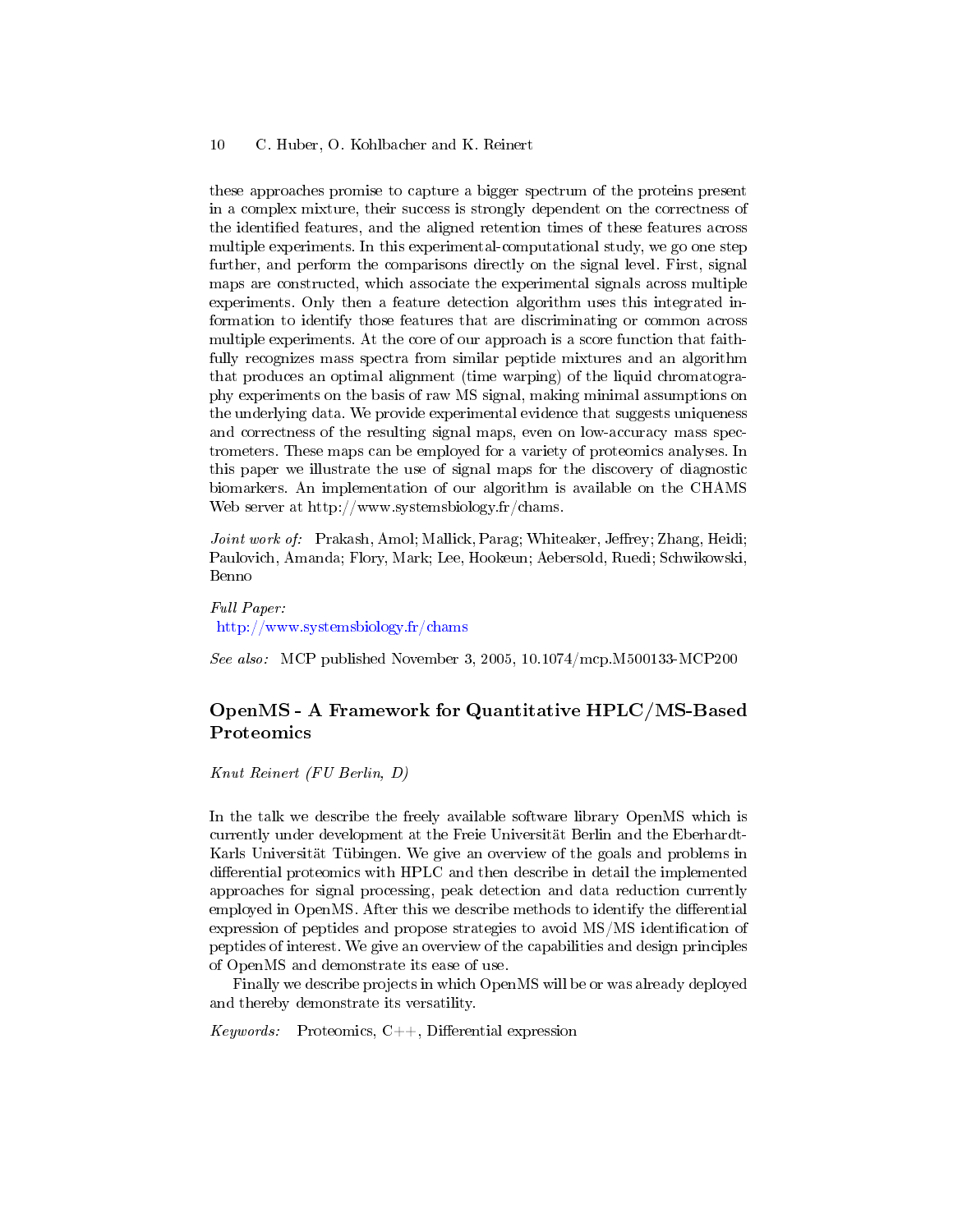Joint work of: Reinert, Knut; Kohlbacher, Oliver; Gröpl, Clemens; Lange, Eva; Schulz-Triegloff, Ole; Sturm, Marc; Pfeifer, Nico

Extended Abstract: <http://drops.dagstuhl.de/opus/volltexte/2006/546>

See also: <http://www.openms.de>

# Multidimensional Peptide/Protein Analysis and Identification by Sequence Database Search Using Mass Spectrometric Data

#### Christian Schley (Universität Saarbrücken, D)

Protein samples of biological origin are by nature highly complex and therefore, their analysis requires separation techniques with high resolving power and high peak capacity, respectively. During the past few years, the separation of digests of whole-protein lysates by multidimensional liquid chromatography, which can be readily interfaced on-line to mass spectrometry, has become a real alternative to two-dimensional polyacrylamide gel electrophoresis for high-throughput protein identifications.

In order to generate proteomics data that are suitable to validate protein identification in complex mixtures using multidimensional liquid-chromatographymass spectrometry approaches, we implemented an offline two-dimensional liquid chromatography method combining strong cation-exchange- and reversed-phase chromatography followed by electrospray ionization tandem mass spectrometry (ESI-MS/MS). The fragment ion spectra generated by ESI-MS/MS were subsequently analyzed via MASCOT database search. The obtained identication data were evaluated in terms of quality of protein/peptide identification by means of score values, reproducibilities of identification in replicate measurements, distribution of tryptic peptides among different fractions, and overall number of identified unique proteins/peptides.

Manual evaluation of the enormous amount of data was very time consuming and challenging, not only because data export was tedious but also because the commercial software packages are usually not very flexible in terms of parameter selection and settings, as well as selected quality criteria. Our evaluated data set is suitable to develop new powerful algorithms and data evaluation software (e.g. MS data analysis software, database search software) for proteome analyses, to be able to deal with huge amounts of protein/peptide identification data and to minimize false positive hits in a fully automated manner. Finally, our scheme of data generation and evaluation was utilized to analyze the proteome of Myxococcus xanthus, a microorganism highly relevant for the production of pharmacologically active secondary metabolites.

Joint work of: Schley, Christian; Altmeyer, Matthias; Müller, Rolf; Huber, Christian G.

Extended Abstract: <http://drops.dagstuhl.de/opus/volltexte/2006/538>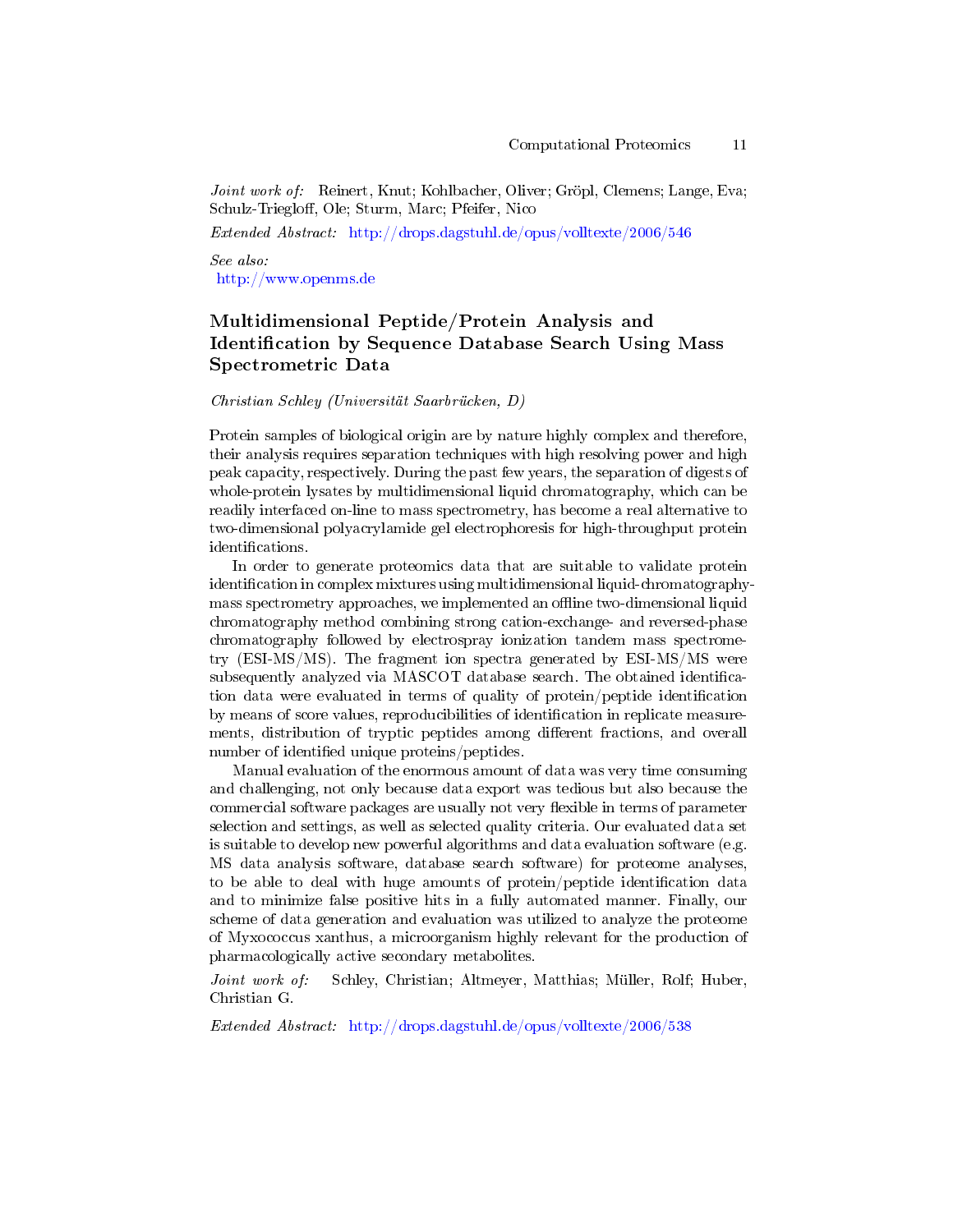### From Functions to Proteins - Searching for Proteases

Hartmut Schlüter (Charité - Berlin, D)

Proteases play a key role in biological processes such as differentiation, protein turnover, or cell signalling. About 1.6% of the gene products from the human genome encode proteases. More than 500 human proteases documented in secondary databases can be delineated in genomic sequence. The number of human proteases reported to be under investigation as drug targets represent approximately 14% of documented proteases (1). The classical approach to identify new proteases integrates knowledge about the substrate. Its cleavage site is used to search for the enzyme which hydrolyses the substrate. E.g. the identification of unknown peptide hormones requests the development of methods to detect and identify the precursor-hormone-processing enzymes. After endothelin and its precursor were identified  $(2)$  the authentic substrate, big endothelin, was used for the detection and purification of the endothelin-converting enzyme (ECE) (3). The classical strategy to identify new enzymes includes three steps: 1) an assay system must be established to detect the enzyme of interest; 2) a procedure must be developed to purify the enzyme to near homogeneity and 3) the amino acid sequence of the purified enzyme must be elucidated. Proteolytic activities are often detected with spectroscopic methods. Usually substrates are required that are modified by chromogenic or fluorogenic agents. Such substrates must be synthesized chemically and have also been demonstrated to alter enzyme kinetics (4). Therefore radioactive substrates are often preferred because they are chemically identical with the natural substrates and can be detected with high sensitivity. However, most radioactive substrates must be generated by laborious chemical syntheses. Most importantly, measurement of radioactivity is just a measure of the radioactive isotope and it does not provide any information regarding the identity of the radioactive enzymatic reaction products. Therefore, after the enzymatic reaction, the products must be separated from the substrate before they can be quantified.

Mass spectrometry (MS) is a sensitive, rapid, and accurate quantitative method for analysis of peptides and proteins. Therefore, it is particularly attractive for the analysis of protease reactions. MS allows the direct analysis of mixtures of biomolecules without the need for labelling. Our group developed a MALDI-MS-assisted method to screen complex protein fractions for defined enzymatic activities (5), which includes the conversion of proteins into protein libraries by immobilizing the proteins covalently to beads. Enzymatic activities are monitored by incubating individual proteins from protein fractions with reaction-specific probes. After defined incubation times, aliquots of the reaction mixtures are analyzed with MALDI-MS. The target enzyme is present if the mass signals from the expected reaction products are present in the mass spectrum.

The benefits of this strategy will be exemplified by results from the searching for angiotensin-II-generating and urotensin-II-generating enzymes including the description of the development of the mass spectrometry based assays, the purifi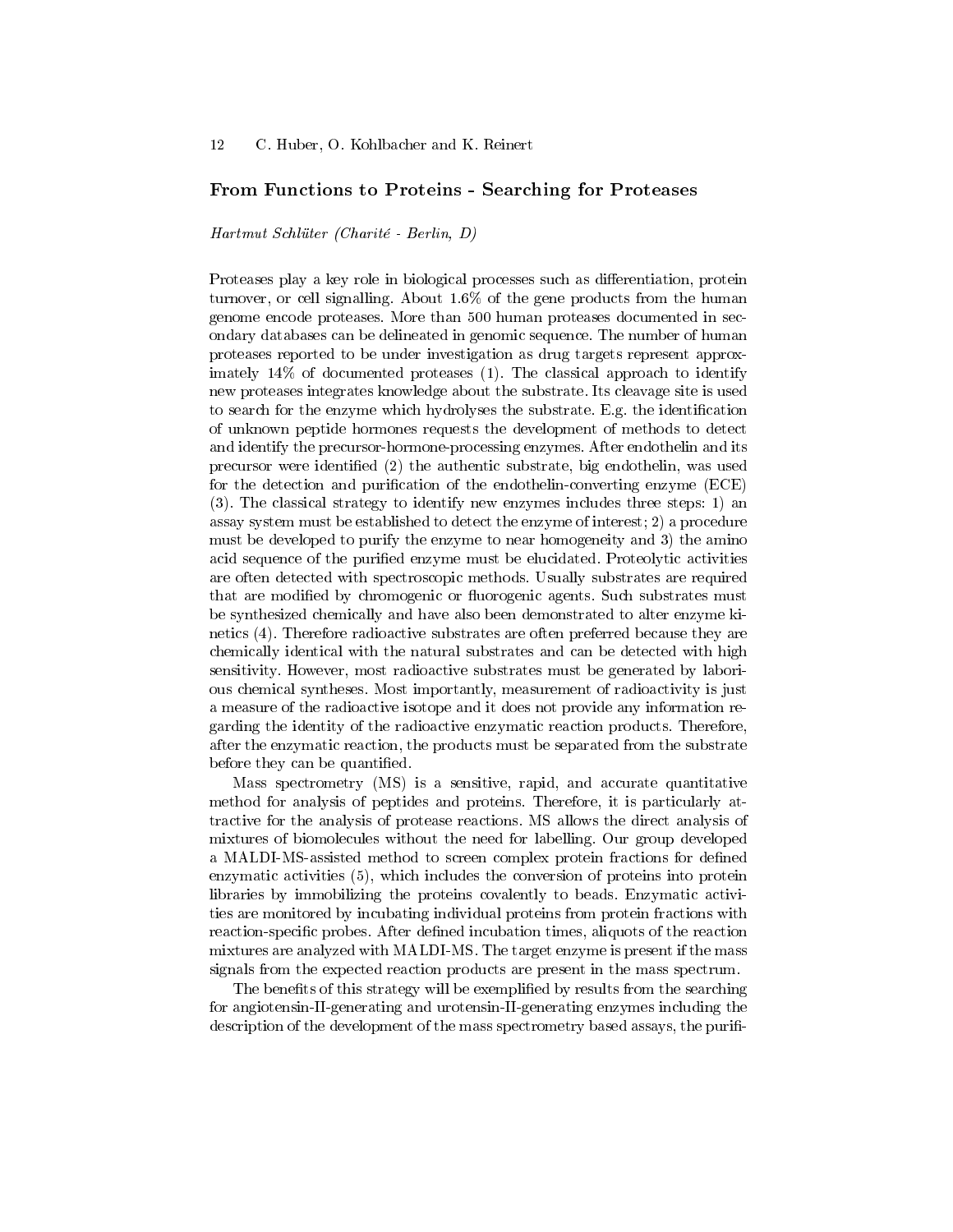cation strategy and the identification of proteases. The results will be discussed with a focus on protein identification problems and validation problems.

References:

- (1). Southan C (2001) Drug Discov Today 6: 681;
- (2).Yanagisawa M, Kurihara H, Kimura S, Tomobe Y, Kobayashi M, Mitsui Y, Yazaki Y, Goto K, Masaki T (1988) Nature 332: 411;
- (3). Takahashi M, Matsushital Y, Iijimal Y, Tanzawa K (1993) J Biol Chem 268: 21394;
- (4).Wallenfels K (1962) Methods Enzymol 5, 212;
- (5). Schlüter H, Jankowski J, Rykl J, Thiemann J, Belgardt S, Zidek W, Wittmann B, Pohl T (2003) Anal Bioanal Chem 377: 1102

Keywords: Human genome, gene functions, proteases, protein identification

Full Paper: <http://drops.dagstuhl.de/opus/volltexte/2006/544>

### From Spots to Systems

Johannes Schuchhardt (MicroDiscovery GmbH - Berlin, D)

Understanding dynamical properties of biological systems is a key challenge in modern biology. A broad spectrum of different techniques is currently employed to elucidate different facettes of biological systems. The Human Brain Proteomics Project (HBPP) within NGFN2 is a large consortium of partners employing Genomics and Proteomics techniques to the analysis of brain derived samples. As a central data resource for the consortium "Brain profile database" is set up, a system intended to represent experimental study design and to integrate results from different types of data sources. Data integration and data quality control are key issues to be addressed by the system. Complementing static representation of knowledge in a database, mathematical models offer options for the integration and validation of high-throughput measurements with respect to dynamical properties. Guided by Petri net concepts we strive to establish a framework for the integration of low level molecular information with high level systemic and physiological properties.

 $Keywords:$  High throughput methods, data integration, data quality control, systems biology, quantitative proteomics

### Software platforms for quantitative proteomics

Ole Schulz-Trieglaff (FU Berlin, D)

In recent years, it has become obvious that mRNA expression does not always correlate with protein expression.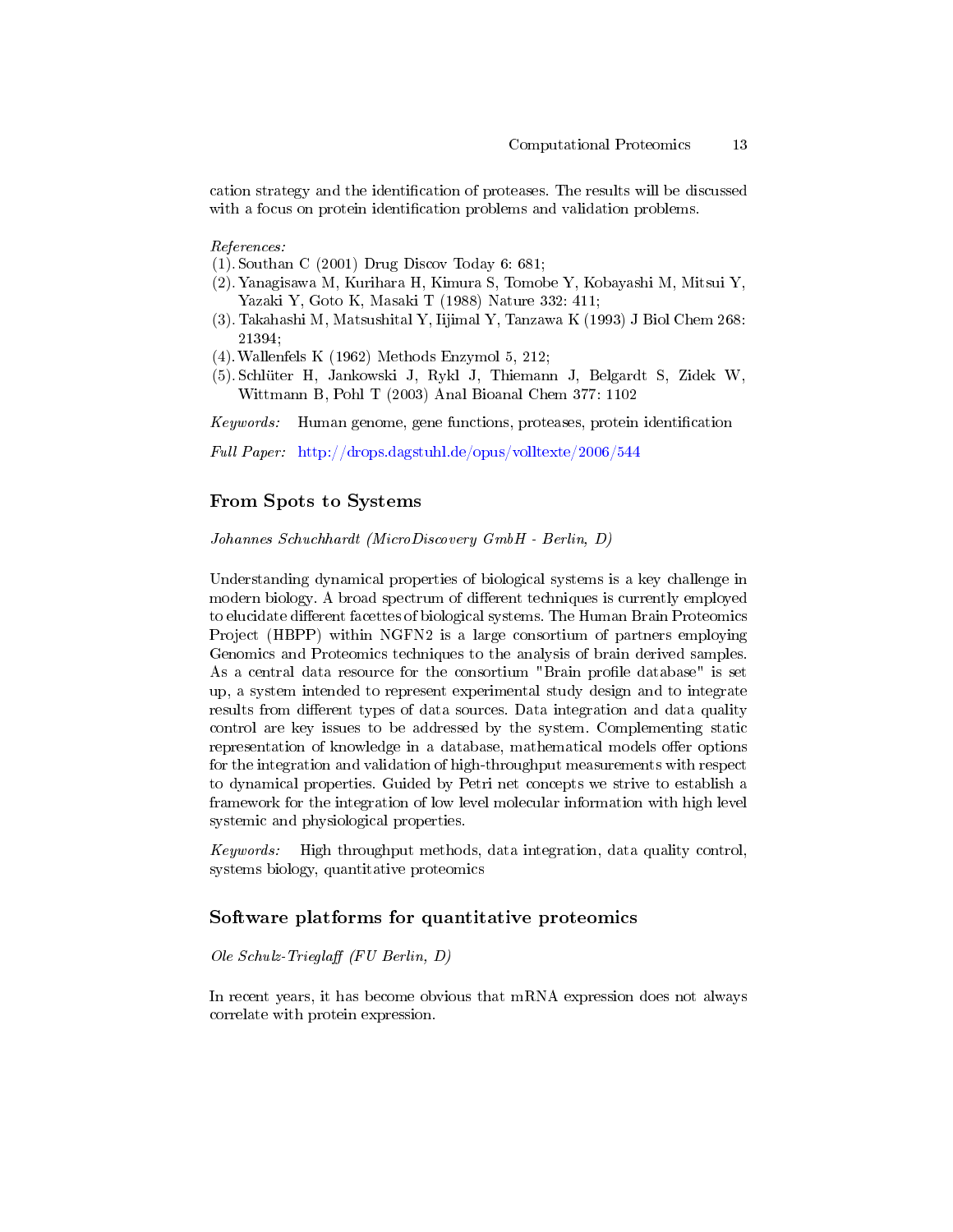It seems that a full understanding of the complexity of life can only be obtained by examining abundances of proteins under varying conditions.

Accurate measurements of these expression values is crucial. This field of research also requires new computational efforts since the data, often from mass spectrometry experiments, is very complex.

We present two academic software platforms that offer means to reduce, analyse and compare protein expression data gained from liquid chromatography coupled with mass spectrometry. We outline their methodology and compare them to our own project, OpenMS, which is currently developed in our research group at the Free University Berlin in collaboration with the Kohlbacher group at Tuebingen University.

Keywords: Proteomics, mass spetrometry, quantitative measurements

Full Paper: <http://drops.dagstuhl.de/opus/volltexte/2006/537>

### Computational support for the proteomic side of transcriptional networks

Benno Schwikowski (Institut Pasteur - Paris, F)

Transcriptional networks can be understood as the interplay of DNA, messenger RNA, and proteins. While models for transcriptional regulation can draw on established technologies for acquiring data on genomic DNA and messenger RNA, proteomic technologies are still in their infancy. One of the most promising approaches to identify and quantify proteins on a global scale is the mass spectrometry. In this talk, I will first describe a computational approach to make this type of data more reliable and more complete by integrating multiple experiments on the signal level before its interpretation. Second, I will discuss the open-source software platform Cytoscape for putting the resulting proteomic data in context with other data, such as mRNA expression, and protein interactions.

Keywords: Proteomics, Transcriptional regulation, Regulatory networks, Data integration, Cytoscape

### A machine learning approach for prediction of DNA and peptide retention times

Marc Sturm (Universität Tübingen, D)

High performance liquid chromatography (HPLC) has become one of the most efficient methods for the separation of biomolecules. It is an important tool in DNA purification after synthesis as well as DNA quantification. In both cases the separability of different oligonucleotides is essential. The prediction of oligonucleotide retention times prior to the experiment may detect superimposed nucleotides and thereby help to avoid futile experiments.